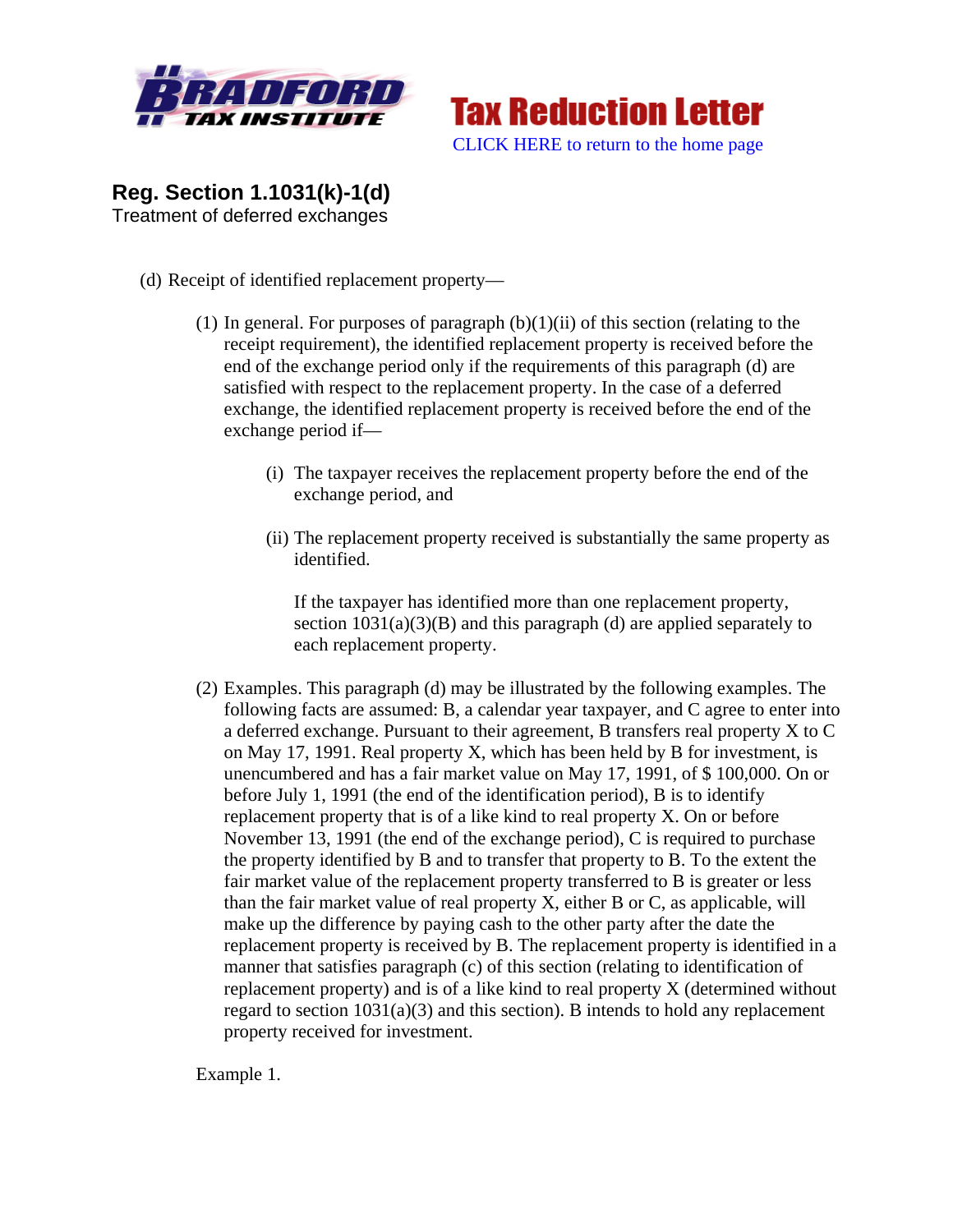- (i) In the agreement, B identifies real properties J, K, and L as replacement properties. The agreement provides that by July 26, 1991, B will orally inform C which of the properties C is to transfer to B.
- (ii) As of July 1, 1991, the fair market values of real properties J, K, and L are \$ 75,000, \$ 100,000, and \$ 125,000, respectively. On July 26, 1991, B instructs C to acquire real property K. On October 31, 1991, C purchases real property K for \$ 100,000 and transfers the property to B.
- (iii)Because real property K was identified before the end of the identification period and was received before the end of the exchange period, the identification and receipt requirements of section 1031(a)(3) and this section are satisfied with respect to real property K.

## Example 2.

- (i) In the agreement, B identifies real property P as replacement property. Real property P consists of two acres of unimproved land. On October 15, 1991, the owner of real property P erects a fence on the property. On November 1, 1991, C purchases real property P and transfers it to B.
- (ii) The erection of the fence on real property P subsequent to its identification did not alter the basic nature or character of real property P as unimproved land. B is considered to have received substantially the same property as identified.

## Example 3.

- (i) In the agreement, B identifies real property Q as replacement property. Real property Q consists of a barn on two acres of land and has a fair market value of \$ 250,000 (\$ 187,500 for the barn and underlying land and \$ 87,500 for the remaining land). As of July 26, 1991, real property Q remains unchanged and has a fair market value of \$ 250,000. On that date, at B's direction, C purchases the barn and underlying land for \$ 187,500 and transfers it to B, and B pays \$ 87,500 to C.
- (ii) The barn and underlying land differ in basic nature or character from real property Q as a whole, B is not considered to have received substantially the same property as identified.

## Example 4.

(i) In the agreement, B identifies real property R as replacement property. Real property R consists of two acres of unimproved land and has a fair market value of \$ 250,000. As of October 3, 1991, real property R remains unimproved and has a fair market value of \$ 250,000. On that date, at B's direction, C purchases 11/2 acres of real property R for \$ 187,500 and transfers it to B, and B pays \$ 87,500 to C.